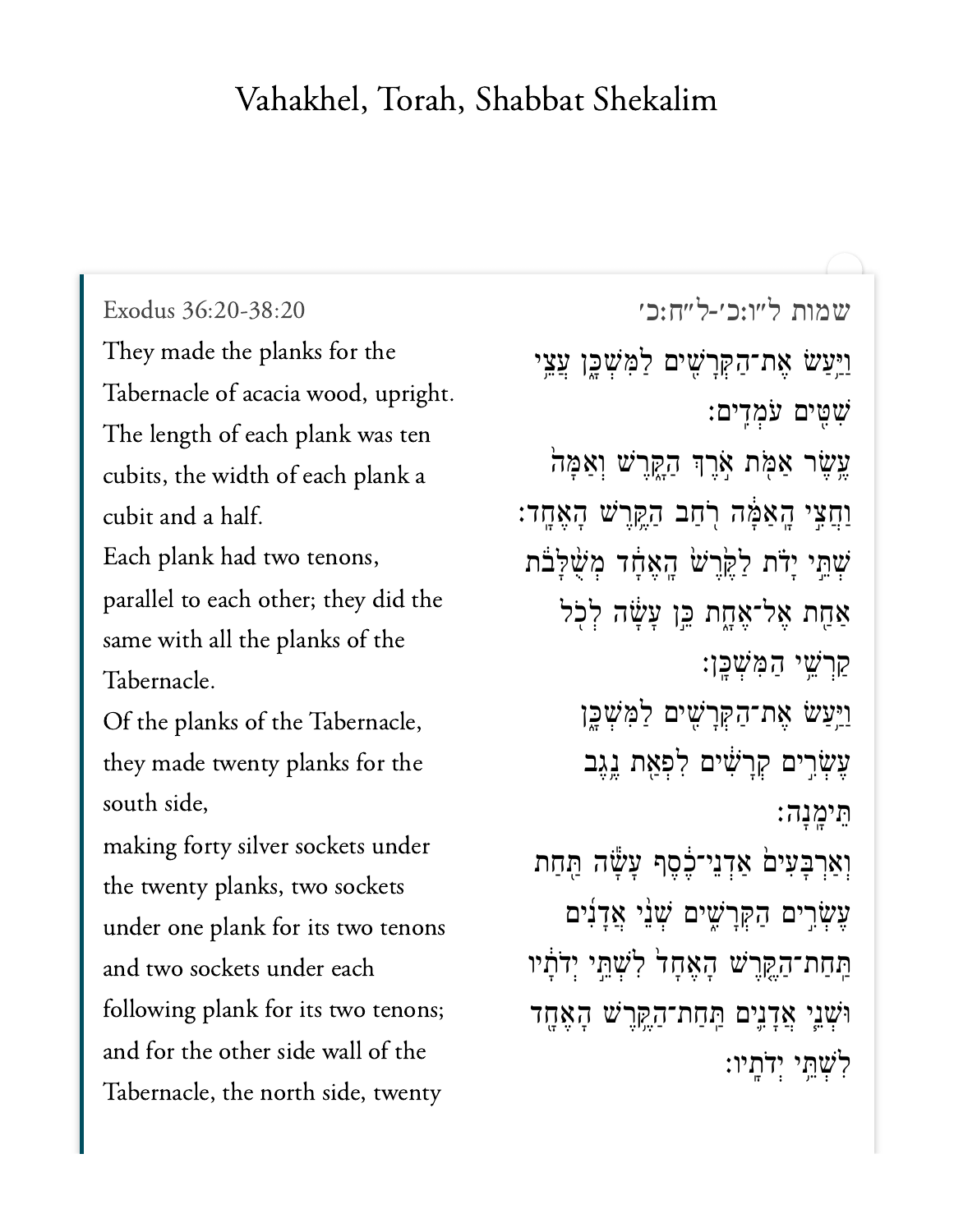planks,

with their forty silver sockets, two sockets under one plank and two sockets under each following plank.

And for the rear of the Tabernacle, to the west, they made six planks; and they made two planks for the corners of the Tabernacle at the rear.

They matched at the bottom, but terminated as one at the top into one ring; they did so with both of them at the two corners.

Thus there were eight planks with their sockets of silver: sixteen sockets, two under each plank. They made bars of acacia wood, five for the planks of the one side wall of the Tabernacle, five bars for the planks of the other side wall of the Tabernacle, and five bars for the planks of the wall of the Tabernacle at the rear, to the west;

וּלְצֵלַע הַמְּשָׁכֵּ֣ן הַשֵּׁנִית לְפִאַת ָצְפָׂוֹן עָשֶׂה עֶשְׂרִים קְרַשִׁים: וְאַרְבְּעִים אַדְנֵיהֶם כֶּסֶף שָׁנֵי אֲדָנִים הַחַחת הַקֶּרֵישׁ הָאֵחָד וּשָׁנֵי ָאֲדָנִים תַּחַת הַקֶּרֶשׁ הָאֶחֶד: ּוְלְיַרְבְּחֵי הַמִּשְׁבֶּן יָמָּה עָשָׂה שִׁשָּׁה ְקָרִֽׁשים׃ וּ<sup>ֹ</sup>שָׁנֵי קְרַשִׁים עַּשָׂה לְמִקְצְעָת ַהַמְּשָׁכֶּן בַּיַּרְכָתְיִם: וְהָיִוּ תוֹאֲמִם*ٔ* מִּלְמַּׁטָּה*ֹ* וְיַחְדָּו יִהְיָוּ ַתִּמי֙ם ֶאל־ֹראׁ֔שֹו ֶאל־ַהַּטַּ֖בַעת ָהֶאָ֑חת ֵּ֚כן ָעָׂ֣שה ִלְׁשֵניֶ֔הם ִלְׁשֵ֖ני ַהִּמְקֹצֹֽעת׃ וְהָיוּ שִׁמֹנֵה קְרָשִׁים וְאַדְנֵיהֵם בֶּׁסֵף ֿשָׁשֶׁה עָשָׂר אֲדָנִים שָׁנֵי אֲדָנִים ְׁשֵ֣ני ֲאָדִ֔נים ַּ֖תַחת ַהֶּ֥קֶרׁש ָהֶאָֽחד׃ וַיַּעַשׂ בְּרִיחֵי עֲצֵי שִׁמֻּים חֲמִשָּׁה ַלְקַרְשֵׁי צֵלַע־הַמִּשְׁכֶּן הָאֶחֶת: וַחֲמִשֶּׁה בְרִיחָם לְקַרְשֵׁי ֶֽצַלע־ַהִּמְׁשָּ֖כן ַהֵּׁשִ֑נית ַוֲחִמָּׁ֤שה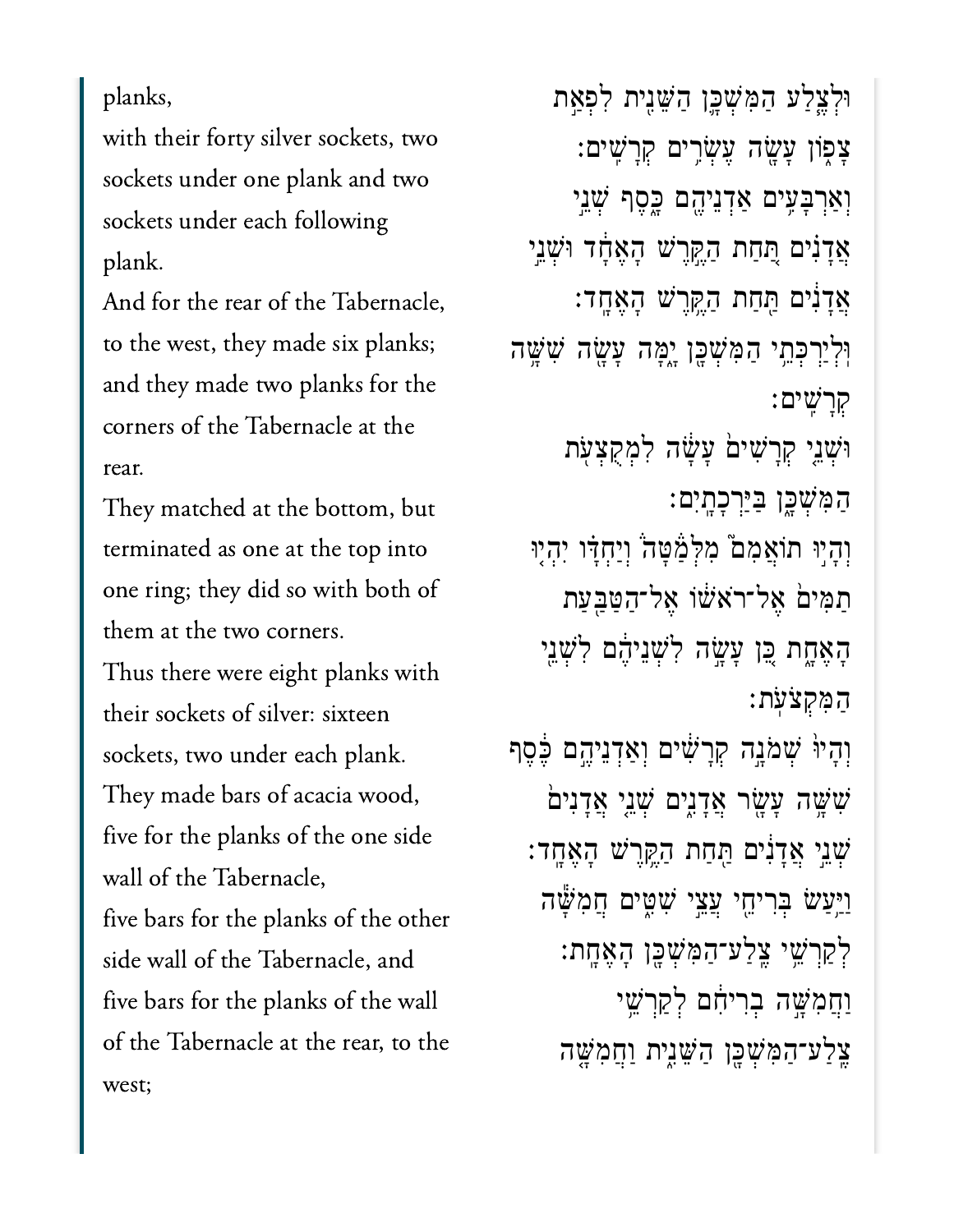they made the center bar to run, halfway up the planks, from end to end.

They overlaid the planks with gold, and made their rings of gold, as holders for the bars; and they overlaid the bars with gold. They made the curtain of blue, purple, and crimson yarns, and fine twisted linen, working into it a design of cherubim. They made for it four posts of acacia wood and overlaid them with gold, with their hooks of gold; and they cast for them four silver sockets. They made the screen for the entrance of the Tent, of blue,

purple, and crimson yarns, and fine twisted linen, done in embroidery; and five posts for it with their hooks. They overlaid their tops and their bands with gold; but the five sockets were of copper. Bezalel made the ark of acacia wood, two and a half cubits long, a

בִרִיחָם לְקַרָּשֵׁי הַמְּשָׁכָּן לַיַּרְכָתַיִם ָֽיָּמה׃ ַוַיִּעַשׂ אֶת־הַבְּרִיחַ הַתִּיכָן לְבִרוּ֫חַ ּבִּתְוֹךְ הַקְּרָשִׁׂים מְן־הַקָּצֵה ֶאל־ַהָּקֶֽצה׃ וֶאֶת־הָקְרָשִׁים צְפֵּה זָהָב וְאֶת־טַבְּעֹתָם עָשָׂה זָהָד בָּתִּים ַלְּבִרִיהָם וַיִּצֵּף אֶת־הַבְּרִיהָם זָהֶב: וַיָּּעַשׂ אֶת־הַפְּרֹּכֶת הְּבֵלֶת וְאַרְגְּמֶן וְתוֹלֵעַת שָׁנִי וְשֵׁשׁ מָ<sup>ּ</sup>שְׁזָר מַעֲשֵׂה ֹחֵׁ֛שב ָעָׂ֥שה ֹאָ֖תּה ְּכֻרִֽבים׃ ַוַיִּעַשׂ לָ<sup>ׂ</sup>ה אַרְבָעָה<sup>ָ</sup> עַמּוּדֵי שִׁטָּים וַיְצַפֵּם זָהָד וְוֵיהֶם זָהָב וַיִּצֹק לָהֵם ַאֲרִבָּעָה אַדְנֵי־כָסֶף: ַוַיַּעֲשׂ מַסָן לְפֵתַח הָאָהֶל תְּבֵלֶת וְאַרִגָּמֶן וְתוֹלַעַּת שָׁנִי וְשֵׁשׁ מְ*שָׁ*זָר ַמֲעֵׂ֖שה ֹרֵֽקם׃ וְאֶת־עַמּוּדֶיו חֲמִשָּׁה וְאֶת־וָוֵיהֶם וְצָפֶּה רָא<sup>ָ</sup>שֵיְהֱם וַחֲשָׁקֵיהֵם זָהָב וְאַדְנֵיהֵם חֲמִשֶׁה נְחָ<sup>י</sup>ּשֶׁת: {פ<sub>ּ</sub>}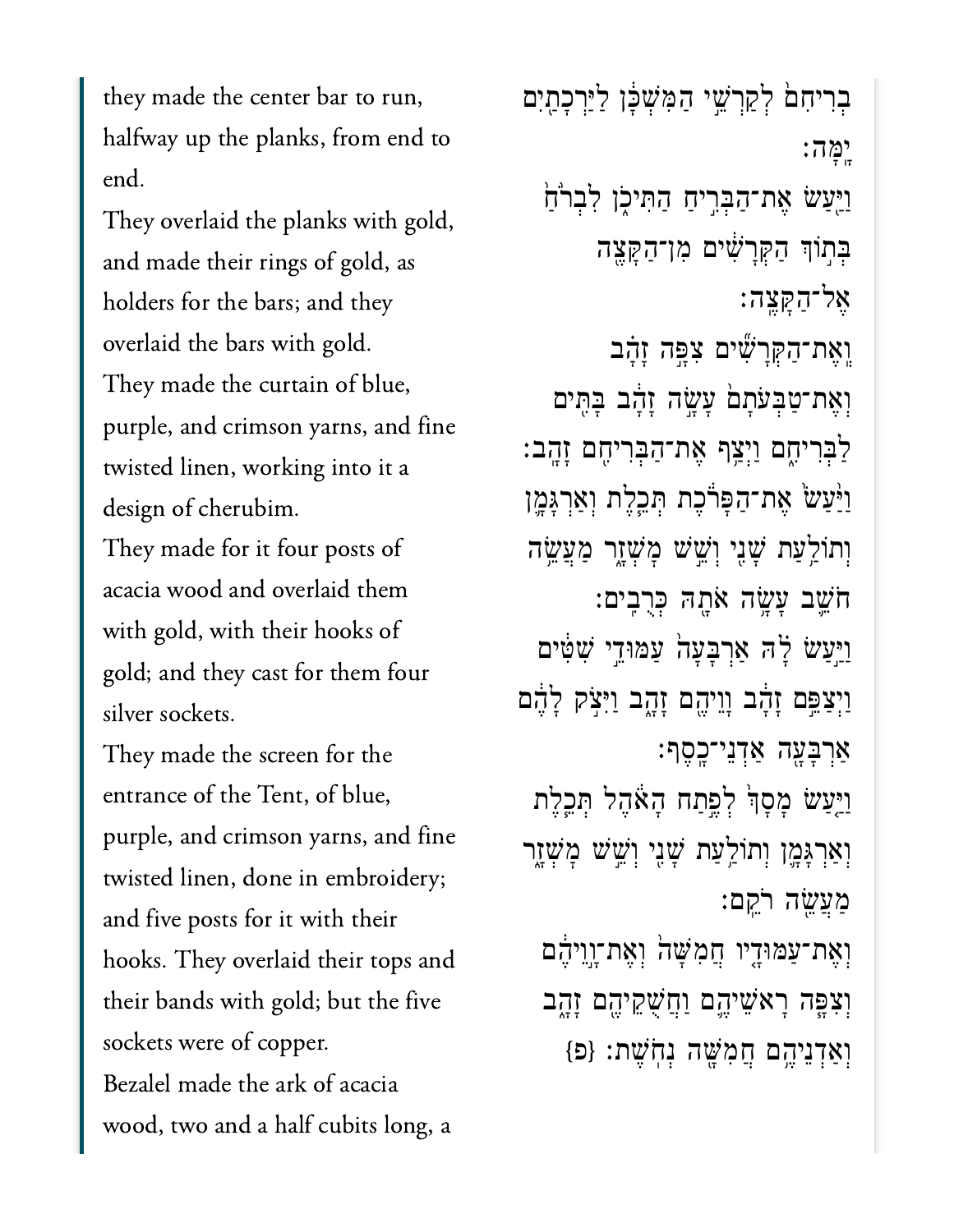cubit and a half wide, and a cubit and a half high. He overlaid it with pure gold, inside and out; and he made a gold molding for it round about. He cast four gold rings for it, for its four feet: two rings on one of its side walls and two rings on the other.

He made poles of acacia wood, overlaid them with gold, and inserted the poles into the rings on the side walls of the ark for carrying the ark.

He made a cover of pure gold, two and a half cubits long and a cubit and a half wide.

He made two cherubim of gold; he made them of hammered work, at the two ends of the cover: one cherub at one end and the other cherub at the other end; he made the cherubim of one piece with the cover, at its two ends. The cherubim had their wings spread out above, shielding the

וַיִּעַשׂ בִּצַלְאֵל אֶת־הָאַרֹן עֲצֵי שִׁטִּים אָמַּתַ֫יִם וַחֵצִי אַרְכֹּוֹ וְאַמֶּה וַחֵצִ<sup>ּנְ</sup> רַחְבֹּוֹ וְאַמֶּה וַחֱצִי קֹמַתוֹ: וַיִּצַפֵּהוּ זָהֶב טָהְוֹר מִבַּיִת וּמִחָוּץ וַיֵּעַשׂ לֵוֹ זֵר זָהָב סָבִיב: וַיִּצֹק לֹוֹ אַרִבַּע<sup>ָ</sup> טַבְעָת זָהָב עַל אַרִבְּע פַּעֲמֹתָיו וּשָׁתֵּי טַבָּעת ַעַל־צַלְעוֹ הֶאֵחָת וּשִׁתֵ<sup>ן</sup> טַבַּעת ַעל־ַצְל֖עֹו ַהֵּׁשִֽנית׃ ַוַיִּעַּשׂ בַּדֵּי עֲצֵי שִׁטִִּּים וַיִּצֵּף אֹתָם ָזָֽהב׃ וַיָּבֵא אֶת־הַבִּדִּים בַּטַּבַעת עַל ָצַלְעָׁת הָאָרָן לָ $\mathbf w$ את אֶת־הָאָרן: וַיַּעַשׂ כַּפְּרֶת זָהֶב טָהֶוֹר אַמָּתַיִם וָהֵצִ<sup>ּנְ</sup> אָרְכָּה וְאַמֶּה וָחֱצִי רָחָבָּה: וַיֵּעַשׂ שָׁנֵי כִרָבִים זָהֶב מִקְשָׁה ָעָׂ֣שה ֹאָ֔תם ִמְּׁשֵ֖ני ְק֥צֹות ַהַּכֹּֽפֶרת׃ כְּרוּב־אֶחֶד מִקַּצַה מְזֶּה ּוּכְרוּב־אֶחֶד מְקַצָּה מְזֶה ִמן־ַהַּכֹּ֛פֶרת ָעָׂ֥שה ֶאת־ַהְּכֻרִ֖בים ִמְּׁשֵ֥ני )קצוותו( ]ְקצֹוָֽתיו[׃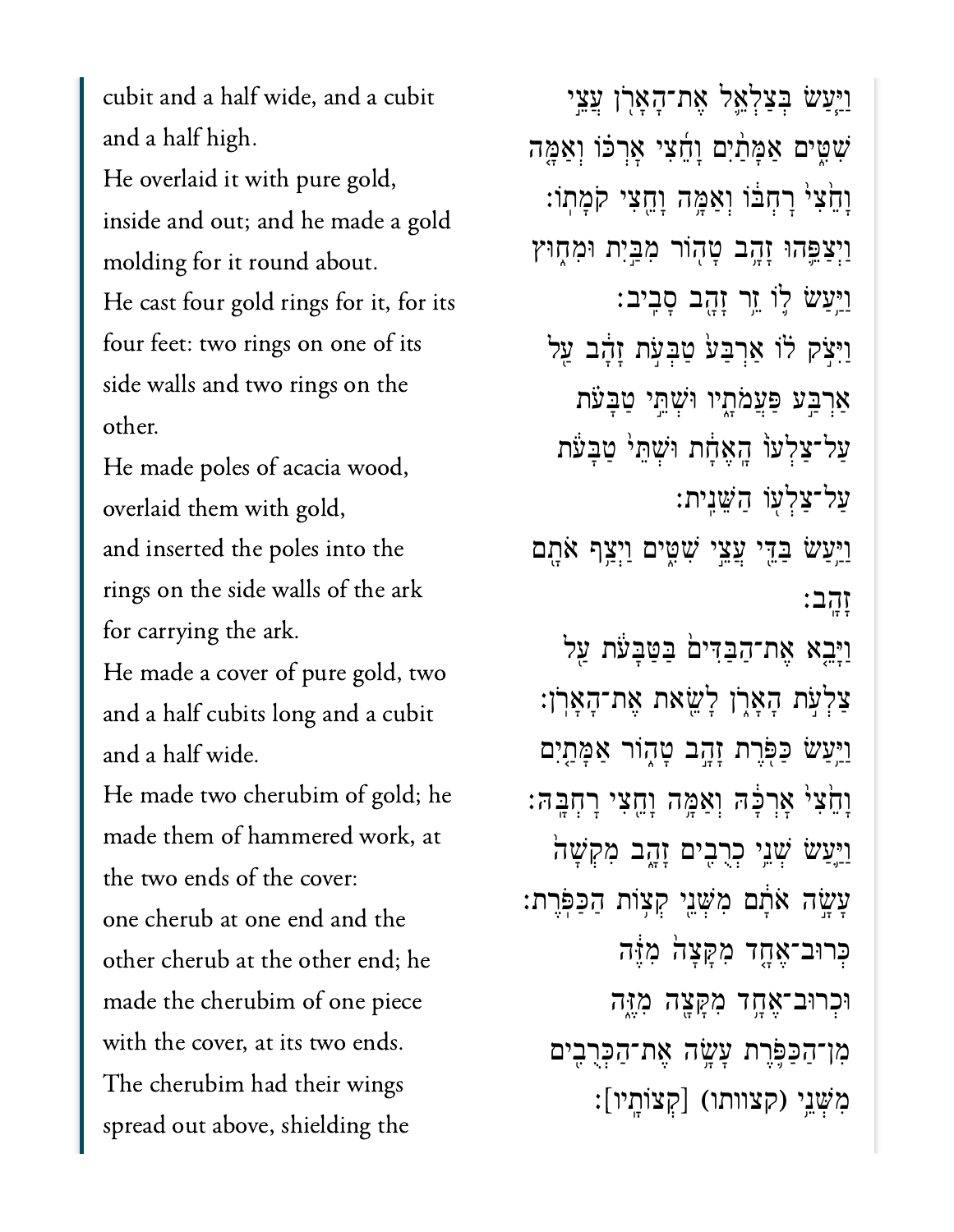cover with their wings. They faced each other; the faces of the cherubim were turned toward the cover.

He made the table of acacia wood, two cubits long, one cubit wide, and a cubit and a half high; he overlaid it with pure gold and made a gold molding around it. He made a rim of a hand's breadth around it and made a gold molding for its rim round about.

He cast four gold rings for it and attached the rings to the four corners at its four legs.

The rings were next to the rim, as holders for the poles to carry the table.

He made the poles of acacia wood for carrying the table, and overlaid them with gold.

The utensils that were to be upon the table—its bowls, ladles, jugs, and jars with which to offer libations-he made of pure gold.

וַיְּהִיוּ הַכְּרָבִים εּׂרְשֵׂי כְנָפַוֹם לְמַׁעְלָה סְכְכִים בִּכַּנִפֵּיהֵם עַל־הַכַּפּֿרֶת וּפְנֵיהֱם אֵישׁ אֱל־אָחֶיו אֱל־הַכַּפּוֹרַת הָיִוּ פְּנֵי הַכְרֻבֵים: {פּ} <u>ויַ</u>עַשׂ אַת־הַשָּׁלְחֶן עֲצֵי שָׁטִּים אַמַּתֵיִם אַרְכּוֹ וְאַמֵּה רַחְבּוֹ וְאַמֵּה וַחֵצִי קֹמַתוֹ: וַיִּצַרְ אֹתוֹ זָהֶב טָהָוֹר וַיַּעַשׂ לֵוֹ זֵר זַהֵב סַבִיב: וַיַּׁעַשׂ לְוֹ מִסְגֶּרֶת טְפַח סָבֶיב וַיַּעַשׂ זֵר־זָהֱב לִמְסְגַּרְתְּוֹ סָבִיב: וַיִּצְק לֹוֹ אַרְבֵּע טַבְעָת זָהֶב וַיִּתֵן אֶת־הַטַּבָּעֹׁת עֲל אַרְבֵּע הַפֵּאֹת אֲשֱר לְאַרְבַּע רַגְלֵיו: לְעָמַת הַמְּסְגֶּרֶת הַיִּוּ הַטֲבָעָת בָּתִּיםׂ לַבַּדִּים לָשֵׂאת אֶת־הַשָּׁלְחֶן: ויעש אַת־הַבַּדִּים עֲצֵי שָׁטָּים וַיִצַף אֹתָם זָהָב לַשֵּׂאת אֶת־הַשָּׁלְחָן: וַיִּׁעֲשׂ אֱת־הַכֵּלִים | אֲשֶׁר עַל־הַשָּׁלְחַׁן אֲת־קַעֲרֹתֵיו וְאֵת־כַפֹּתַיוֹ וְאֵתֹ מִנַקִּיֹּתִ֫יו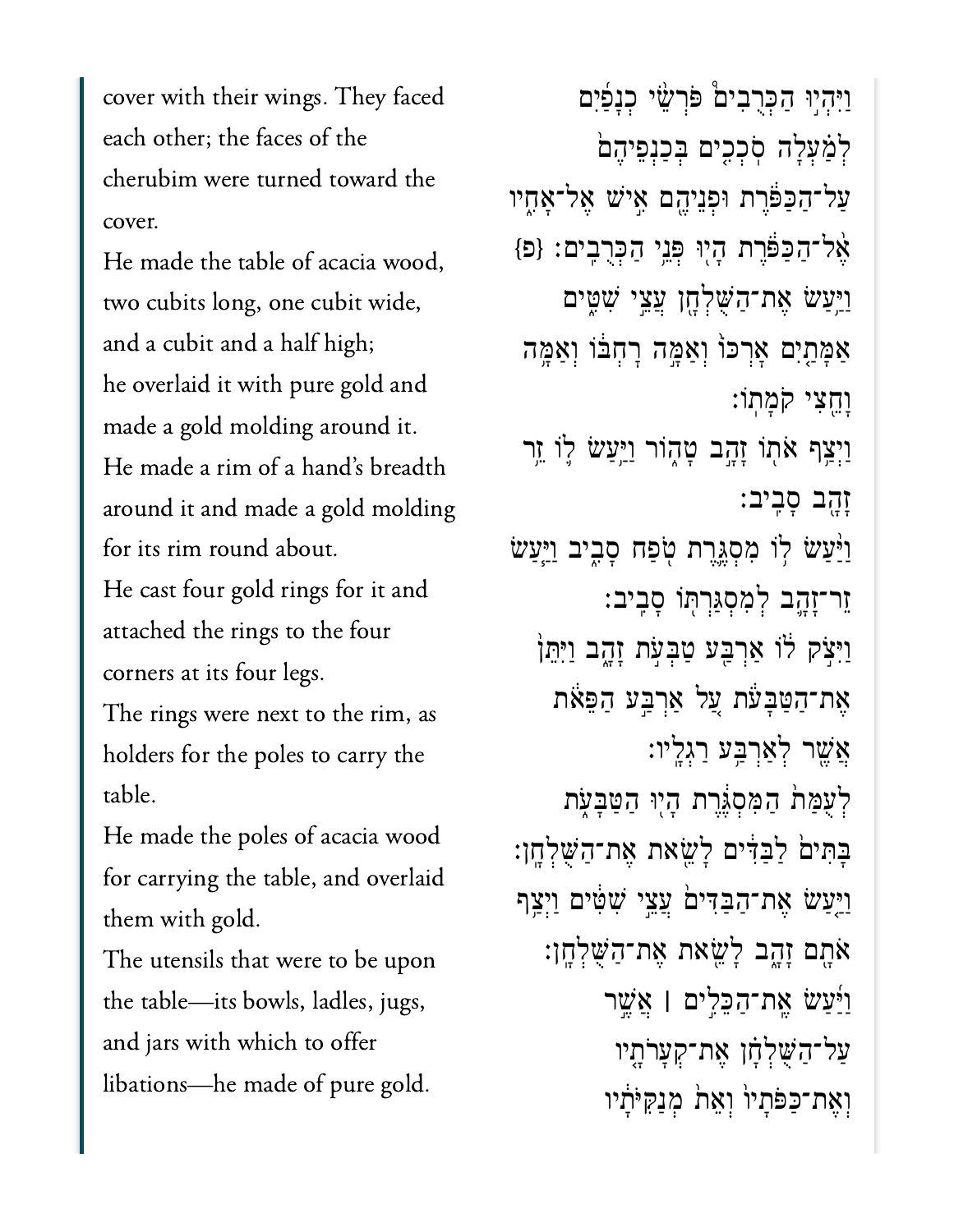He made the lampstand of pure gold. He made the lampstand—its base and its shaft-of hammered work; its cups, calyxes, and petals were of one piece with it. Six branches issued from its sides: three branches from one side of the lampstand, and three branches from the other side of the lampstand.

There were three cups shaped like almond-blossoms, each with calyx and petals, on one branch; and there were three cups shaped like almond-blossoms, each with calyx and petals, on the next branch; so for all six branches issuing from the lampstand.

On the lampstand itself there were four cups shaped like almondblossoms, each with calyx and petals:

a calyx, of one piece with it, under a pair of branches; and a calyx, of one piece with it, under the second pair of branches; and a calyx, of

וְאֵת־הַקִּשָׂוֹת אֲשֶׁר יָסֵךְ בְּהֶן זָהֱב טהור: {פ} וַיִּעַשׂ אֶת־הַמְּנֹרֶה זָהֶב טָהָוֹר מִקְשָׁה עֲשָׂה אֲת־הַמְּנִרָה יְרֵכָה וְקַנָּה גִּבִיעֵיהָ כַּפִתּּרֵיהָ וּפִרָחֵיהָ ממֵנַה הֵיוּ: וְשִׁשֵׁה קַנִּים יֹצְאֵים מִצְדֱיהָ שִׁלֹשֶׁה | קְנֵי מְנֹרָה מִצְדָּה הָאֲחָד וּשִׁלֹשָׁהֹ קְנֵי מִנֹּרָה מִצְדֶּהּ הַשֵּׁנֵי: ּשִׁלֹשֱה גִּבְעִּים מֵשָׁקַדִּים בַּקַּנֵה האֶחָד" כַּפְתֹּר וַפָּרַח וּשָׁלֹשֵׁה גִּבְעָיִם מְשָׁקָדֵים בִּקָנֵה אֵחֶד כַּפִּתְּר וַפֵּרַח כֵּן לְשֵׁשֵׁת הַקֵּנִים הַיֹּצְאֵים מִן־הַמְּנֹרֵה: וּבִמְּנֹרֶה אַרְבָּעָה גִּבְעִים מִשָּׁקָדִים כַּפִתּׂרֵיהָ וּפִרָחֵיהָ: וְכַפְתֹׁר הַּׂחַת ۢ שָׁנֵי הַקָּנִים מִמֵּׁנָּה וְכַפְתֹּר תֲחַת שָׁנֵי הַקָּנִים מְמֵנָּה וְכַפְתוֹ תַּחַת־שָׁנֵי הַקַּנֵים מִמֵּנַּה לֹשֵׂשֵׁת הַקַּנִים הַיֹּצְאֵים מִמֱנָּה: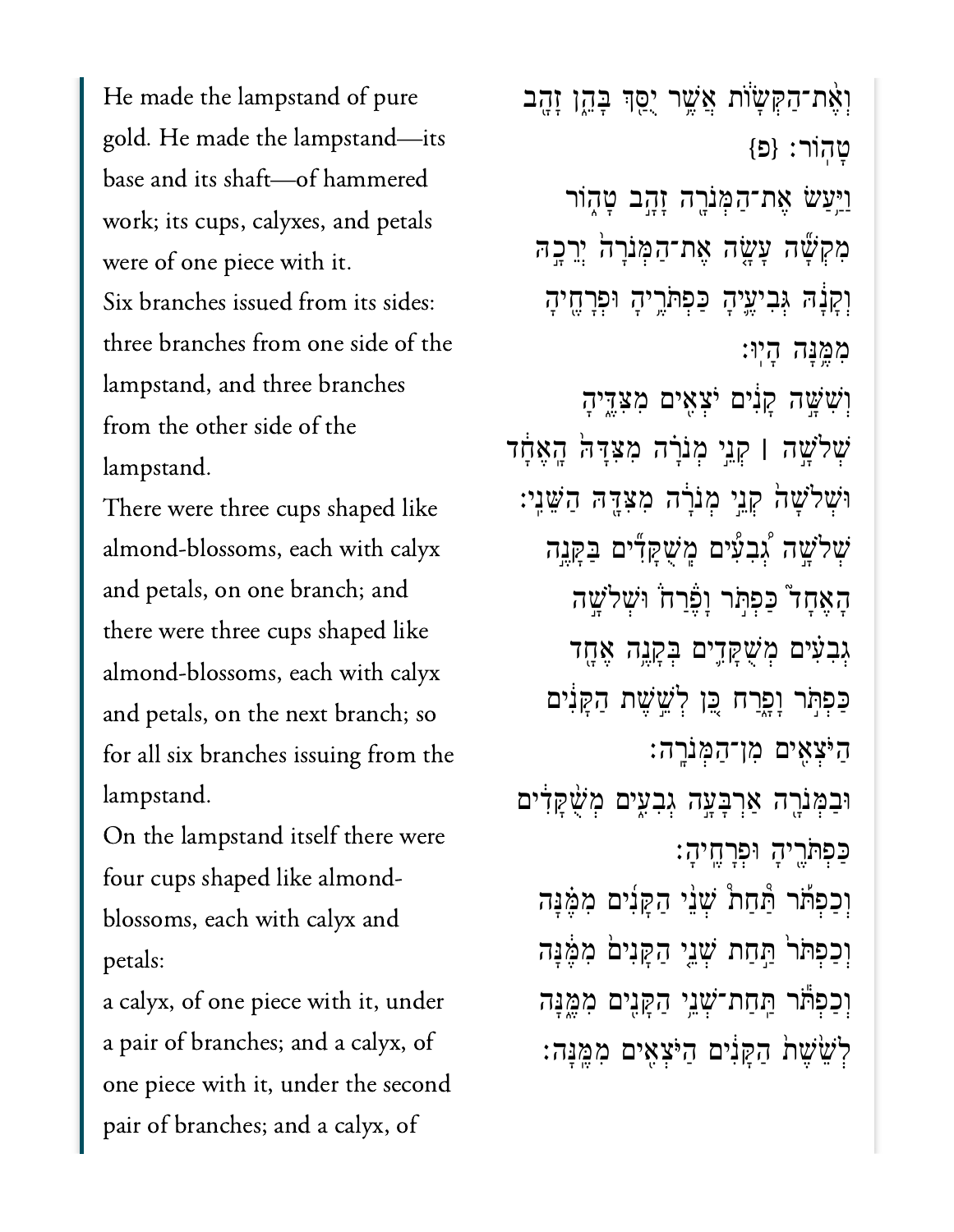one piece with it, under the last pair of branches; so for all six branches issuing from it. Their calyxes and their stems were of one piece with it, the whole of it a single hammered piece of pure gold.

He made its seven lamps, its tongs, and its fire pans of pure gold. He made it and all its furnishings out of a talent of pure gold. He made the incense altar of acacia wood, a cubit long and a cubit wide—square—and two cubits high; its horns were of one piece with it.

He overlaid it with pure gold: its top, its sides round about, and its horns; and he made a gold molding for it round about.

He made two gold rings for it under its molding, on its two walls —on opposite sides—as holders for the poles with which to carry it. He made the poles of acacia wood, and overlaid them with gold.

ּכַּפְּתֵּרֵיהֶם וּקְנֹתָם מִמֶּנָּה הָיֶוּ כֻלֵּה ּמְקָשָׁה אַחַת זָהֶב טָהוֹר: וַיַּעַשׂ אֶת־נֵרֹתֶיהָ שִׁבְעֶה וּמַלְקָחֶיהָ ּוַמְחֹּתֶ֖תיָה ָזָ֥הב ָטֽהֹור׃ ּכִּבֶּר זָהֶב טָהְוֹר עָשָׂה אֹתָהּ וְאֵת  $\{ \Xi \}$ : בַּלֵיהָ:  $\{ \Xi \}$ וַיַּעַשׂ אֶת־מִזְבָּח הַקִּטְרֶת עֲצֵי שִׁשִּׂים אַמֶּה אָרִכּוֹּ וְאַמָּה רָחְבוֹ ַרְבֹוּעַ וְאַמָּתֹיִם קִמְתֹו מִמֶּנּוּ הָיִוּ ַקְרֹנָֽתיו׃ ַוְיָצָׁף אֹתוֹ זָהֶב טָהוֹר אֶת־גַּגְּוֹ וְאֶת־קִירֹתֶיו סָבְיִב וְאֶת־קַרְנֹתָיו וַיִּעַשׂ לְוֹ זֵר זָהָב סָבִיב: ּוְׁשֵּת֩י ַטְּבֹ֨עת ָזָ֜הב ָֽעָׂשה־֣לֹו **׀** מִתַּחַת לְזֵרֹו עֲל שָׁתֵּי צַלְעֹתָנוּ עַל ְׁשֵ֣ני ִצָּ֑דיו ְלָבִּ֣תים ְלַבִּ֔דים ָלֵׂ֥שאת ֹא֖תֹו ָּבֶֽהם׃ וַיִּעַּשׂ אֶת־הַבַּדִּים עֲצֵי שָׁטֶּים וַיְצַף ֹאָ֖תם ָזָֽהב׃ וַיַּּעַשׂ אֵת־שֶׁמֶן הַמְּשִׁחָה קָדֵשׁ וְאֶת־קִטְׂרֵת הַסַּמִּים טָהָוֹר מַעֲשֶׂה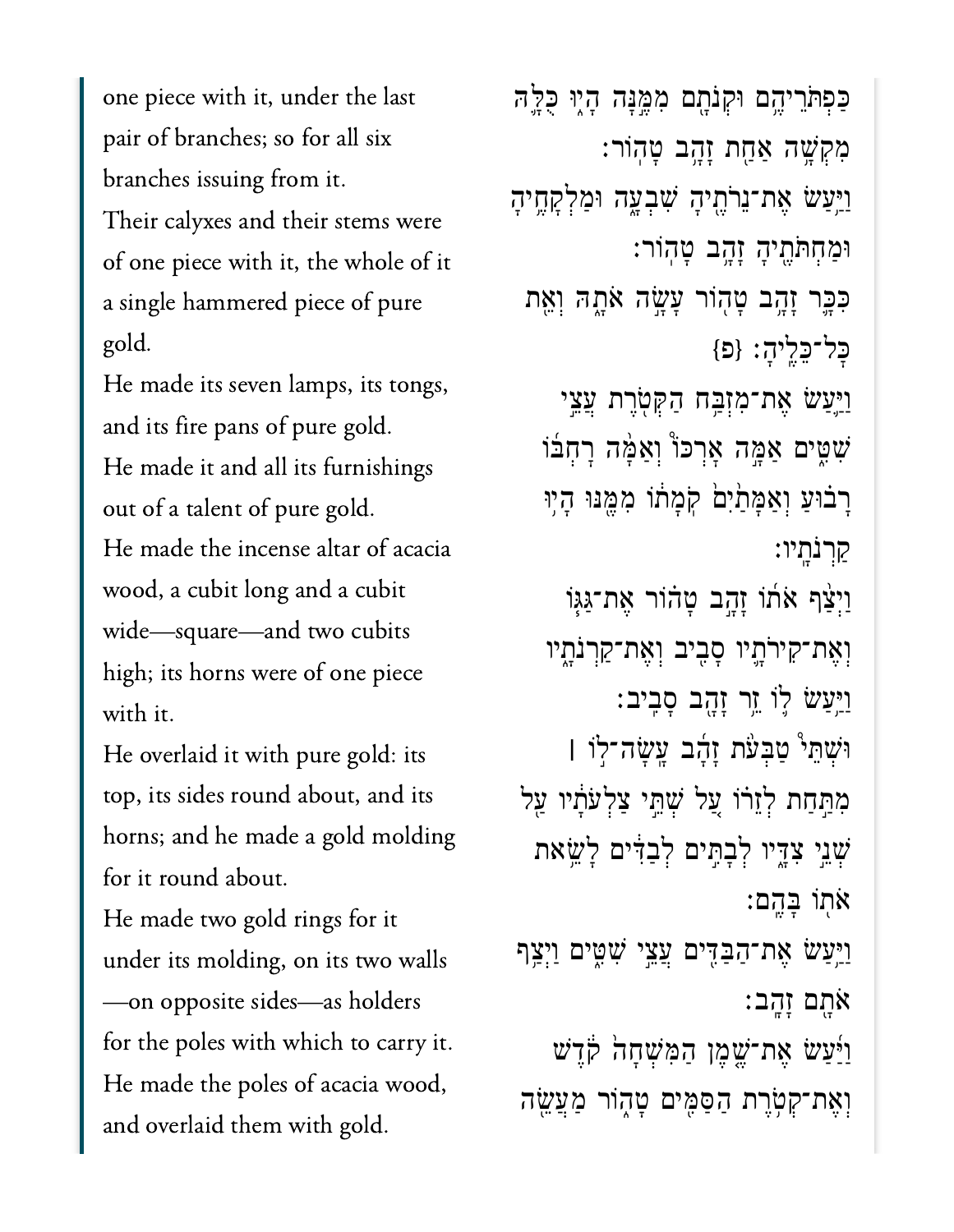He prepared the sacred anointing oil and the pure aromatic incense, expertly blended.

He made the altar for burnt offering of acacia wood, five cubits long and five cubits wide—square —and three cubits high. He made horns for it on its four corners, the horns being of one piece with it; and he overlaid it with copper.

He made all the utensils of the altar —the pails, the scrapers, the basins, the flesh hooks, and the fire pans; he made all these utensils of copper.

He made for the altar a grating of meshwork in copper, extending below, under its ledge, to its middle.

He cast four rings, at the four corners of the copper grating, as holders for the poles. He made the poles of acacia wood and overlaid them with copper;

 $[0;1]$ רֹ ַוַּ֛יַעׂש ֶאת־ִמְזַּ֥בח ָהֹעָ֖לה ֲעֵ֣צי ִׁשִּ֑טים ָחֵמׁ֩ש ַאּ֨מֹות ׇאְרּ֜כֹו ְוָֽחֵמׁש־ַאּ֤מֹות ָרְחָבּוֹ רָבוּעַ וְשָׁלְשׁ אַמְּוֹת קֹמָתוֹ: וַיַּעַשׂ קַרִנֹּתָ֫יו עַל אַרִבְּע פִּנֹּתָ֫יו מִמֵּנּוּ הָיִוּ קַרְנֹתָיו וַיִ**ּצֵ**ף אֹתְוֹ ְנֹֽחֶׁשת׃ וַיַּׁעַשׂ אֱת־כָּל־כָּלֵי הַמְזִבֵּחַ ְאֶת־הַסִּירָת וְאֶת־הַיָּעִים וְאֶת־הַמְּזָרָקה אֶת־הַמְּזְלָגְת וְאֶת־הַמְּחִתְּׂת כָּל־כָּלֵיו עַשָׂה ְנֹֽחֶׁשת׃ ַוַּיַּעַשׂ לַמְזָבֵּׂחַ מִכְבָּר מַעֲשֶׂה רֵשֶׁת נִתְּשֵׁת תַּחַת כַּרְכָּבֶו מִלְמַטָּה ַעד־ֶחְצֽיֹו׃ ַוִּיֹ֞צק ַאְרַּ֧בע ַטָּבֹ֛עת ְּבַאְרַּ֥בע ַהְּקָצֺ֖ות ַּלְמְכִבְּר הַנְּחָׂשֶׁת בָּתִּים לַבַּדִּים: וַיִּעַּשׂ אֶת־הַבַּדִּים עֲצֵי שָׁשֵׂים וַיְצַף  $:$ אָתָם וְחִשֶׁת $:$ וַיְּבֵ֫א אֶת־הַבַּדִּים בַּטַּבָעֹת עַל ַצְלְעָׁת הַמְּזָּבֵּ֫חַ לַּשֵׂאת אֹתוֹ בָּהֵם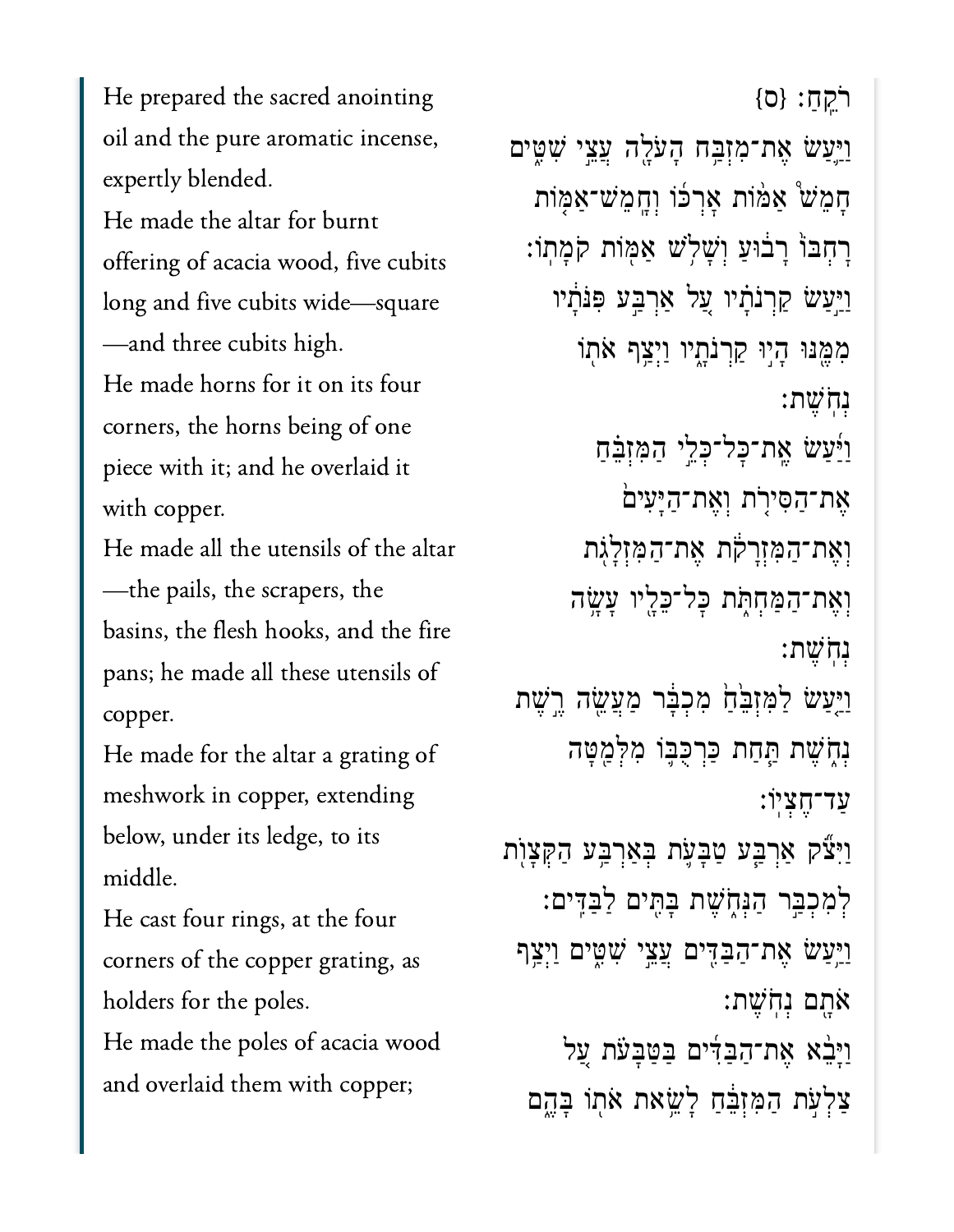and he inserted the poles into the rings on the side walls of the altar, to carry it by them. He made it hollow, of boards. He made the laver of copper and its stand of copper, from the mirrors of the women who performed tasks at the entrance of the Tent of Meeting. He made the enclosure: On the south side, a hundred cubits of hangings of fine twisted linen for the enclosure-

with their twenty posts and their twenty sockets of copper, the hooks and bands of the posts being silver. On the north side, a hundred cubits—with their twenty posts and their twenty sockets of copper, the hooks and bands of the posts being silver.

On the west side, fifty cubits of hangings—with their ten posts and their ten sockets, the hooks and bands of the posts being silver.

נִבוּב לְחָת עָשָׂה אֹתוֹ: {ס} וַיַּׁעֲשׂ אֱת הַכִּיּׂוֹר נְחֹֹשֶׁת וְאֱת כַּנִּוֹ נְחָשֶׁת בִּמְרָאת הַצְּבָאת אֱשֶׁר צֲבָאוּ פֵּתַח אָהֶל מוֹעֵד: {ס} וַיֵּעַשׂ אֶת־הֶחָצֵר לִפְאַת | נֵגֶב תֵּימַ֫נָה קַלְעֵי הֱחָצֵר שֵׁשׁ מָשָׁזָר מֵאָה בְּאַמֶּה: עַמּוּדֵיהֵם עֵשְׂרִים וְאַדְנֵיהֵם עֵשְׂרֵים ּנְחָשֵׁת וָוֵי הָעַמּוּדֵים וַחֲשָׁקֵיהֵם כסף: וִלְפְאֵת צָפוֹן מֵאֲה בָאַמֶּה עמודיהם עשרים ואדניהם עשרים נִהְשָׁת וַוֵי הֲעַמּוּדֵים וַחֲשָׁקֵיהֵם כֵּםֵף: וִלְפִאַת־יָֹם קִלָעִים הֲמָשֶׁים בָּאַמֶּה עַמּוּדֵיהֶם עֲשָׂרֶה וְאַדְנֵיהֶם עֲשָׂרֶה ַוְיֶי הָעַמֻּדֵים וַחֲשׁוּקֵיהֵם כָּסֵף: וְלִפְאֵת קֵדְמָה מִזְרֶחָה חֲמִשִּׁים אמה: קִלְעֵים חֲמֵשׁ־עֵשְׂרֵה אַמֵּה אֱל־הַכַּתֵף עַמּוּדֵיהֱם שָׁלֹשָׁה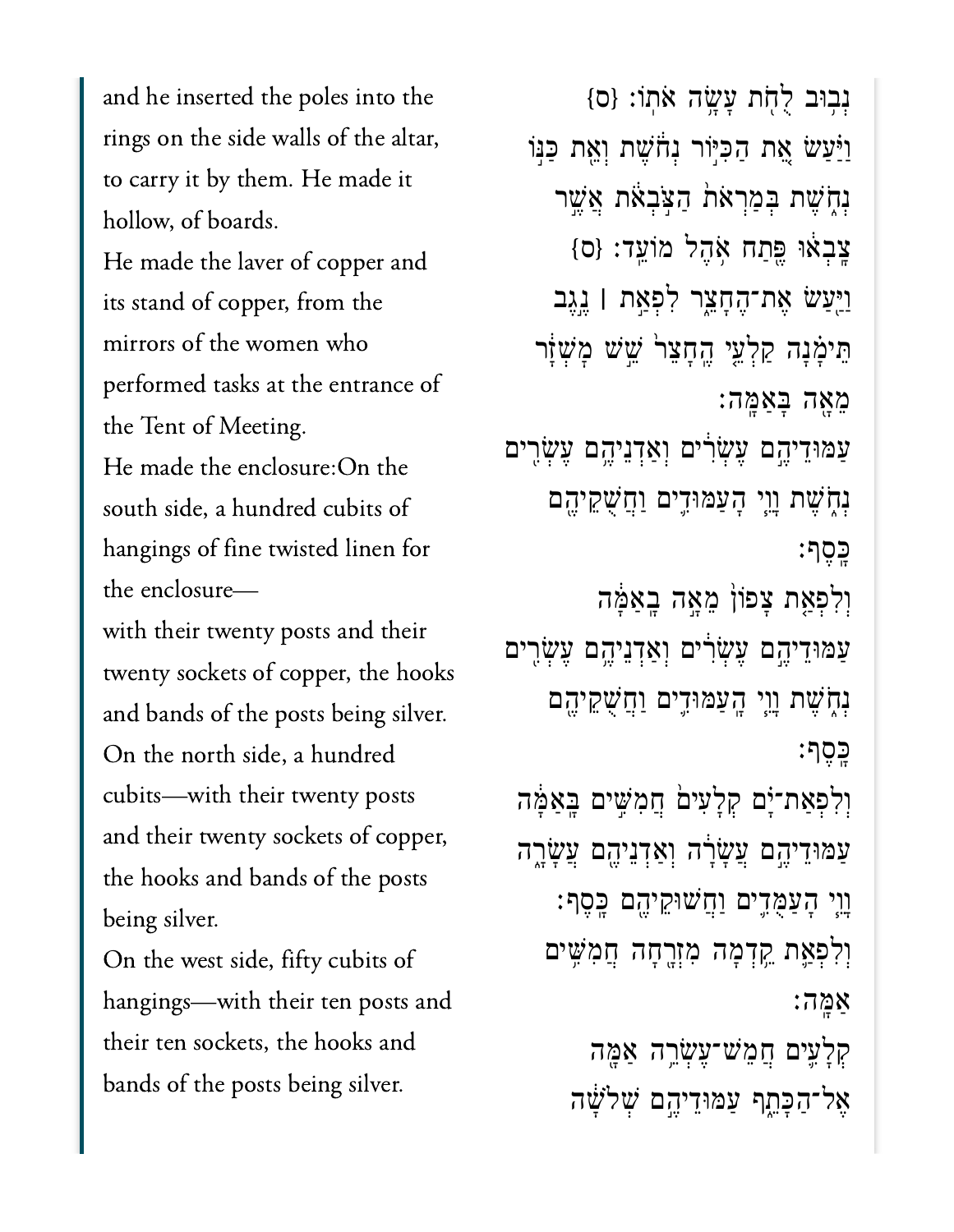And on the front side, to the east, fifty cubits:

fifteen cubits of hangings on the one flank, with their three posts and their three sockets,

and fifteen cubits of hangings on the other flank—on each side of the gate of the enclosure —with their three posts and their three sockets.

All the hangings around the enclosure were of fine twisted linen.

The sockets for the posts were of copper, the hooks and bands of the posts were of silver, the overlay of their tops was of silver; all the posts of the enclosure were banded with silver.—

The screen of the gate of the enclosure, done in embroidery, was of blue, purple, and crimson yarns, and fine twisted linen. It was twenty cubits long. Its height—or width—was five cubits, like that of the hangings of the enclosure.

ְוַאְדֵניֶ֖הם ְׁשֹלָֽׁשה׃ וְלַכְּחֵף הַשֵּׁנִית מְזֶּה וּמִזֶּה *ּ*לְשַׁעַר ֶֽהָחֵ֔צר ְקָלִ֕עים ֲחֵ֥מׁש ֶעְׂשֵ֖רה ַאָּ֑מה ֿעַמַדִיהֵם שִׁלֹשָׁה וְאַדְנֵיהֵם שִׁלֹשֵׁה ׇּכל־ַקְלֵ֧עי ֶהָחֵ֛צר ָסִ֖ביב ֵׁ֥שׁש ׇמְׁשָֽזר׃ וְהָאֲדָנִים לְעַמֻדִים ׁנְחֹ̈שֶׁתֹ וְוֵ֫י ּהָעַמּוּדִים וַחֲשׁוּקֵיהֶםׂ בֶּׁסֶף וְצִפְּוּי ַרְאֹּשֵׁיהֶם כֶּסֶף וְהֵםׂ מְחֻשָּׁקִים בֶּסֶף ֹּ֖כל ַעֻּמֵ֥די ֶהָחֵֽצר׃ וּמָטְֿף שַׁעַר הֶחָצֵר מַעֲשֵׂה רֹקֵם ְּתֵ֧כֶלת ְוַאְרָּגָ֛מן ְותֹוַ֥לַעת ָׁשִ֖ני ְוֵׁ֣שׁש מְּשָׁזָר וְעֵשְׂרִים אַמָּה אַרֵּךְ וִקוֹמֶה ָבְרֹחַב הָמֵשׁ אַמֹּוֹת לְעָמָּת קַלְעֵי ֶהָחֵֽצר׃ וְעַמֶּדֵיהֶםׂ אַרִּבָּעָּׂה וְאַדְנֵיהֶם ַאֲרָבָּעֶה **וְ**חָשֶׁת וָוֵיְהֱם בֶּסֵף וְצִפְּוּי ָרָא*ֹּשֵיהֱם וַחֲשֶׁקֵיהֶם בָּ*כֶּף: וְכָל־הַיִּתֵדה לַמְּשָׁכֶּן וְלֵחָצֵר סָבִיב

 $\{ \sigma \}$ נִחְשֶׁת: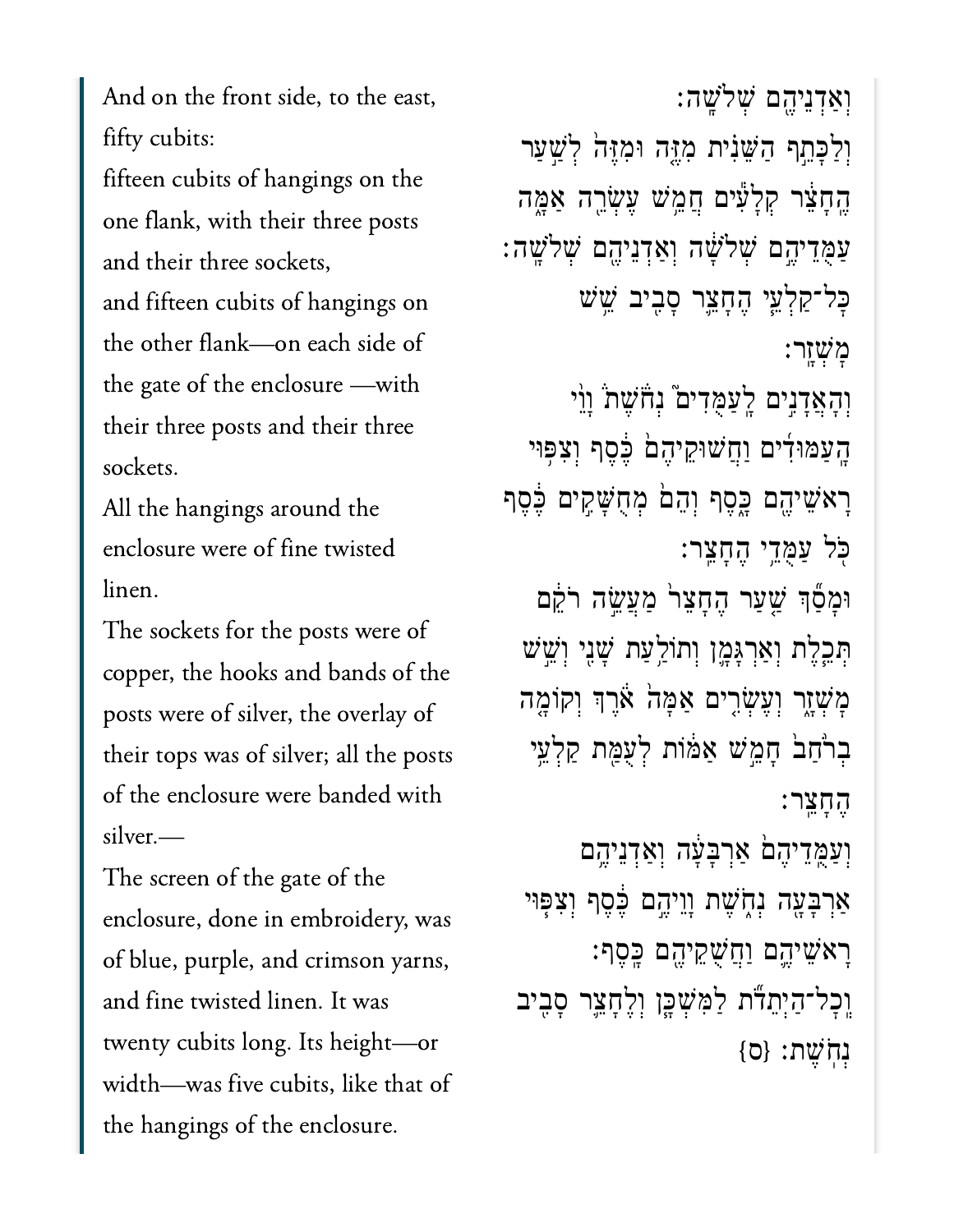The posts were four; their four sockets were of copper, their hooks of silver; and the overlay of their tops was of silver, as were also their bands.—

All the pegs of the Tabernacle and of the enclosure round about were of copper.

:spoke to Moses, saying יהוה When you take a census of the Israelite men according to their army enrollment, each shall pay a ransom for himself on being יהוה enrolled, that no plague may come upon them through their being enrolled.

This is what everyone who is entered in the records shall pay: a half-shekel by the sanctuary weight —twenty gerah s to the shekel—a half-shekel as an offering to יהוה. Everyone who is entered in the records, from the age of twenty

[שמות ל׳:י״א-ט״ז](https://www.sefaria.org/Exodus%2030:11-16) [30:11-16 Exodus](https://www.sefaria.org/Exodus%2030:11-16) <mark>וַיִדַבֵּר</mark> יִהֹוֶה אֱל־מֹשֱה לֵּאמִר: ִּ֣כ י ִת ָּׂ֞ש א ֶא ת־ֹ֥ר אׁש ְּב ֵֽני־ִיְׂש ָר ֵא ֮ל לִפְקַדִיהֵם וְנָתְנוּ אָישׁ כְּפֶר נַפְשָׁוֹ ַל יֹהֹוֶה בִּפְקִד אֹתֱם וְלֹא־יִהְיֶה בְהֶם ֶנֶגֶף בְּפְקָד אֹתֵם: ֶ֣זה **׀** ִיְּת ֗נ ּו ׇּכ ל־ָה ֹע ֵב ֙ר ַע ל־ַה ְּפ ֻק ִ֔ד ים ַמְחֲצִית הַשֵּׁקֵל בְּשֵׁקֵל הַקְּדֵש ְעֵשָׂרֵים גֵּרָה *הַ*שֶּׁקֶל מַחֲצִית הַשֵּׁקֵל תִּרוּמֶה לַיהוָה: ּכֹּל הָעֹּבֵר<sup>י</sup> עַל־הַפְּקְדִים מִבֱן עֶשְׂרִים שָׁנֶה וָמֳעְלָה יִתֵּֽן תְּרוּמַת יהוה: